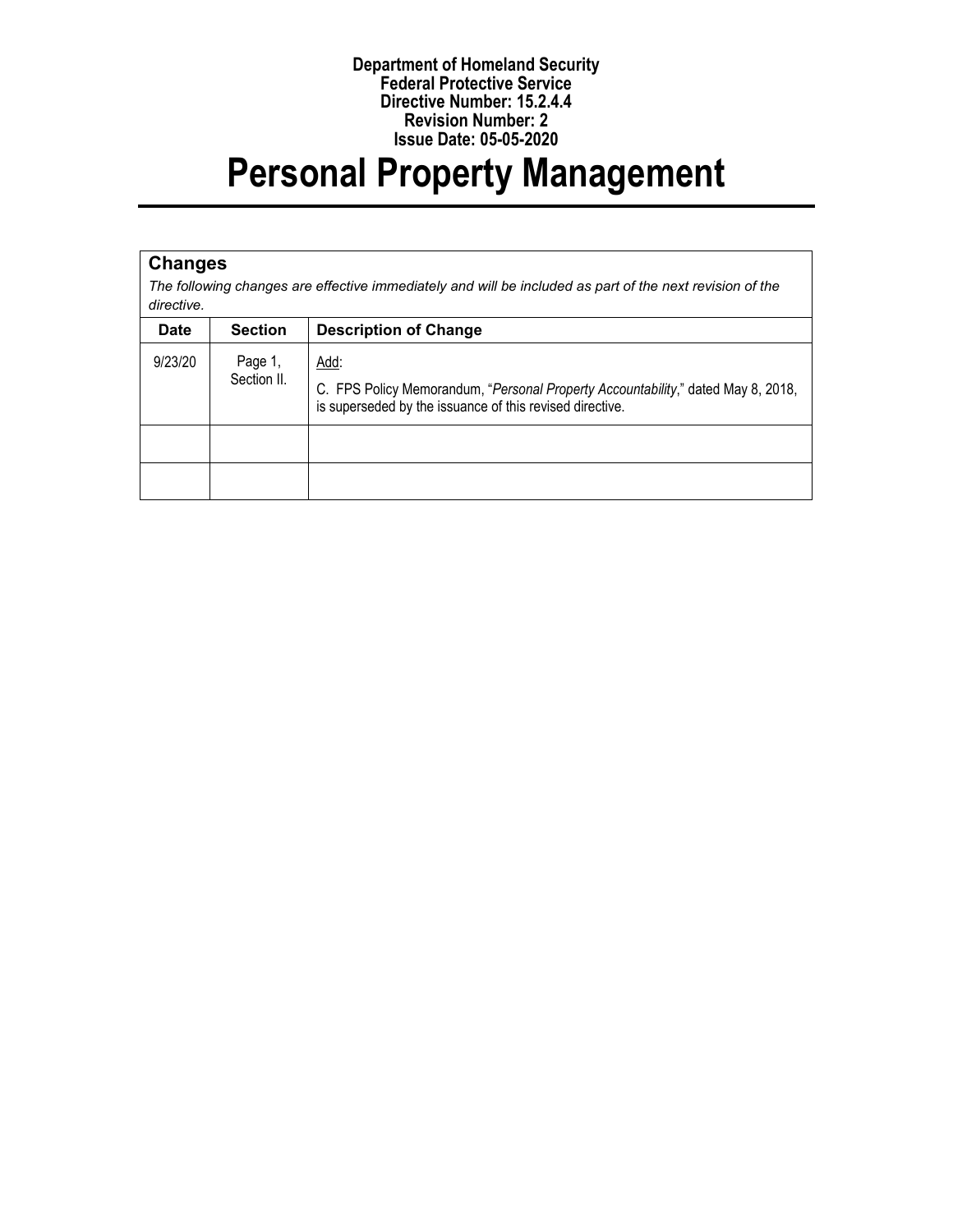#### **Department of Homeland Security Federal Protective Service Directive Number: 15.2.4.4 Revision Number: 2 Issue Date: 05-05-2020**

# **Personal Property Management**

### **I. PURPOSE**

This directive establishes the Federal Protective Service (FPS) policy and assigns responsibilities for the Personal Property Management Program to ensure compliance with Federal regulatory requirements.

#### **II. SCOPE**

- A. This directive applies to all FPS elements in Headquarters, Regions, and MegaCenters. Use of Government-Furnished Property (GFP) or Government-Furnished Equipment (GFE) by FPS contractors is governed by the Federal Acquisition Regulation (FAR) and the terms of the particular contract.
- B. FPS Directive 15.2.4.4 Revision1, "*Personal Property Management*," dated March 18, 2019, is superseded by the issuance of this revised directive.

#### **III. AUTHORITIES/REFERENCES**

- A. Department of Homeland Security (DHS) Directive 119-03 Revision 01, "*Personal Property Management Program*," October 19, 2017.
- B. DHS Instruction Manual 119-03-001-01 Revision 01, "*Personal Property Asset Management Manual*," May 22, 2018.

## **IV. DEFINITIONS**

- A. **Accountable Area** is a specifically defined geographical or organizational locale in which personal property accountability is assigned to a designated Accountable Property Officer.
- B. **Accountable Personal Property** is an asset that meets one or more of the following criteria: (1) expected useful life is two years or longer and an asset value of \$5,000 or more; (2) that is classified as sensitive; (3) for which accountability or property control records are maintained; or (4) otherwise warrants tracking in the property system of record.
- C. **Accountable Property Officer (APO)** is a government employee that is responsible for the overall accountability of personal property assigned to their accountable area.
- D. **Assistant Accountable Property Officer (AAPO)** is a government employee that is appointed by the APO to assist with the duties and responsibilities of the APO.
- E. **Administrative Services Division (ASD)** is the FPS Headquarters office that coordinates personal property activities with Regional Offices and MegaCenters and their designated contacts to manage accountable and sensitive personal property; acquires and disposes of excess/surplus furniture and equipment; and provides training on the personal property management processes and procedures.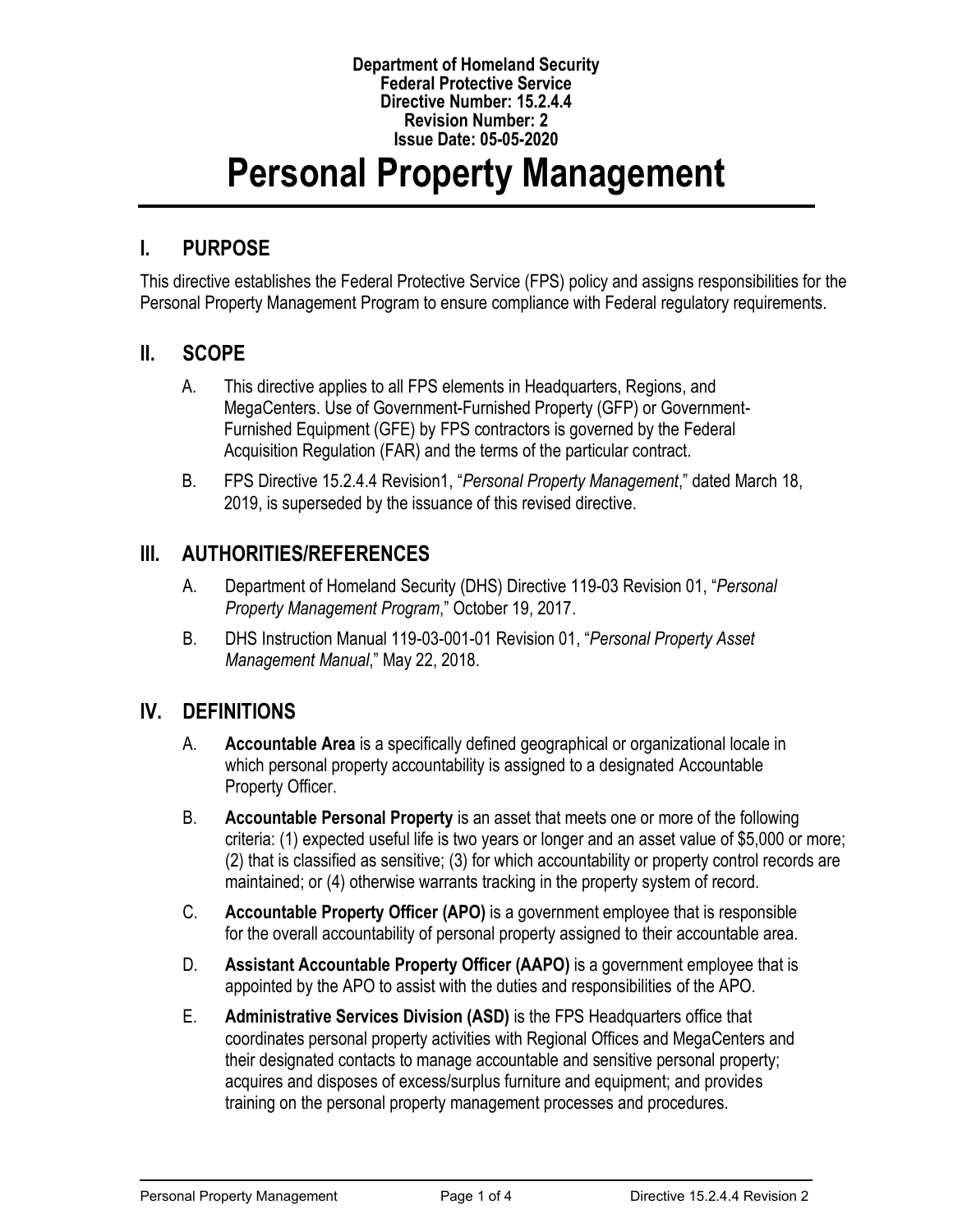- F. **Excess Personal Property** is personal property under the control of any Federal agency that is not required for that agency's needs, as determined by the head of the agency or designee.
- G. **National Utilization Officer (NUO)** is a government employee assigned the responsibility for promoting the acquisition and effective use of available excess personal property.
- H. **Personal Property** is any property, except real property. The term excludes records of the Federal Government.
- I. **Property Custodian/Property Specialist (PC/PS)** is a government employee assigned the responsibility for performing daily personal property management functions for the custodial area to which he/she is assigned.
- J. **Property Management Branch (PMB)** is an office within the Administrative Services Division which provides internal policy, oversight, procedures and strategic planning to ensure all personal property related activities (e.g., property management and training) are performed in compliance with relevant Federal laws and regulations.
- K. **Personal Property Management** consists of all the functions necessary for the proper determination of need, source, acquisition, receipt, accountability, utilization, maintenance, rehabilitation, storage, distribution, and disposal of personal property.
- L. **Property Management Officer** (**PMO**) is a government employee that is responsible for the overall accountability of personal property within the agency.
- M. **Sunflower Asset Management System (SAMS)** is a commercial off-the-shelf program used to manage assets and provide a wide range of functional capabilities in asset lifecycle management.
- N. **Utilization** is the process of identifying, using, processing, reporting, and transferring personal property within Federal agencies to fill current or future authorized requirements. It encompasses the redistribution, use, donation, sale, and abandonment or destruction of Government-owned personal property.

## **V. RESPONSIBILITIES**

- A. The **Deputy Director for Technology & Innovation (DD T&I)** appoints the Director, Administrative Services Division (ASD) as the Property Management Officer (PMO).
- B. The **Property Management Officer (PMO)**:
	- 1. Develops and oversees the effective implementation of a personal property management program to ensure maximum utilization of personal property, adequate inventory control, accountability systems and proper disposal of property throughout FPS;
	- 2. Appoints a National Utilization Officer (NUO) for internal and external screening of excess property; and
	- 3. Appoints HQ Division Directors, Regional Directors and MegaCenter Managers as the APO for their accountable area.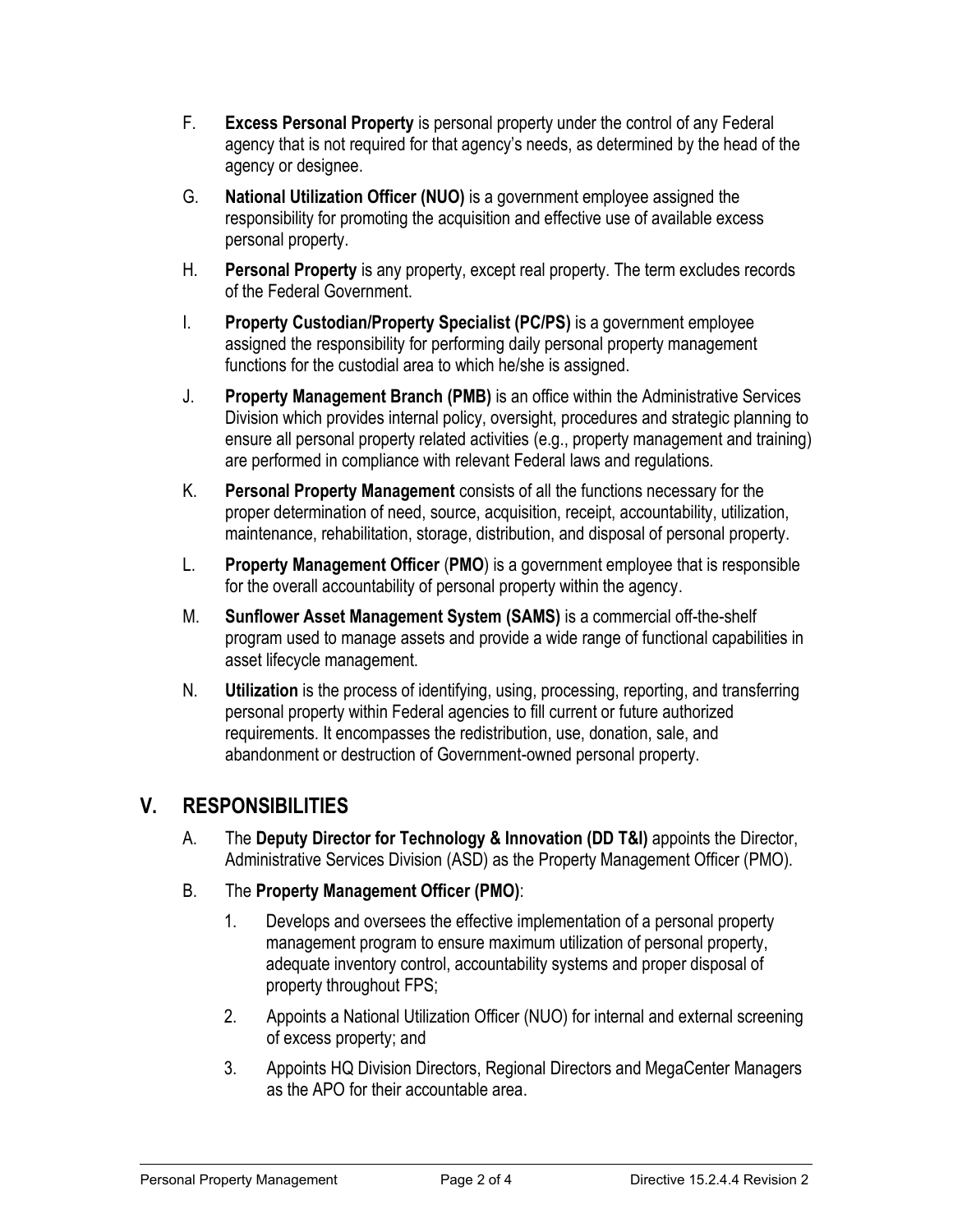C. The **National Utilization Officer (NUO)** promotes the acquisition and effective use of available excess personal property from known sources, including DHS, GSA, or other Federal agencies.

#### D. The **Accountable Property Officers (APOs)**:

- 1. Provide support to the PMO in managing the day-to-day operational duties of personal property asset management;
- 2. Appoints an Assistant APO (GS-13 or higher), if required, to assist with the duties and responsibilities of the APO;
- 3. Appoints PCs to manage personal property within their accountable area; and
- 4. Assigns Contractor personnel, if required, as Inventory Clerks to assist PCs with managing personal property within SAMS.

#### E. The **Property Custodian/Property Specialist (PC/PS)**:

- 1. Provide support to the APO in managing the day-to-day operational duties of the personal property asset management program;
- 2. Ensure that newly-received accountable personal property is properly decaled with a DHS barcode tag, and relevant data is entered into the SAMS; and
- 3. Maintain current custodial records for all accountable personal property within their custodial area to include physically signing property down to the user level through the use of SAMS generated hand receipts.

#### F. **Employees**:

- 1. Ensure that assigned personal property is properly cared for, handled, and utilized in an appropriate manner within or away from their duty station;
- 2. Ensure that personal property in their possession, custody, or control is used only for government purposes, and not for individual or private use;
- 3. Return assigned personal property to their PC/PS upon separation from FPS, or when the property is no longer required for their job performance; and
- 4. Report incidents of lost, damaged, destroyed, or stolen personal property immediately to their PC/PS and supervisor.

# **VI. POLICY AND REQUIREMENTS**

- A. **General Policy**. Personal property management and administration within FPS is subject to oversight by the DHS Chief Readiness Support Officer (OCRSO) within the Management Directorate. OCRSO is responsible for establishing the DHS policy for personal property management of which the FPS Property Management program is required to comply. Personal property management functions within FPS are comprised of two components:
	- 1. Administration and Oversight: This includes personnel responsible for